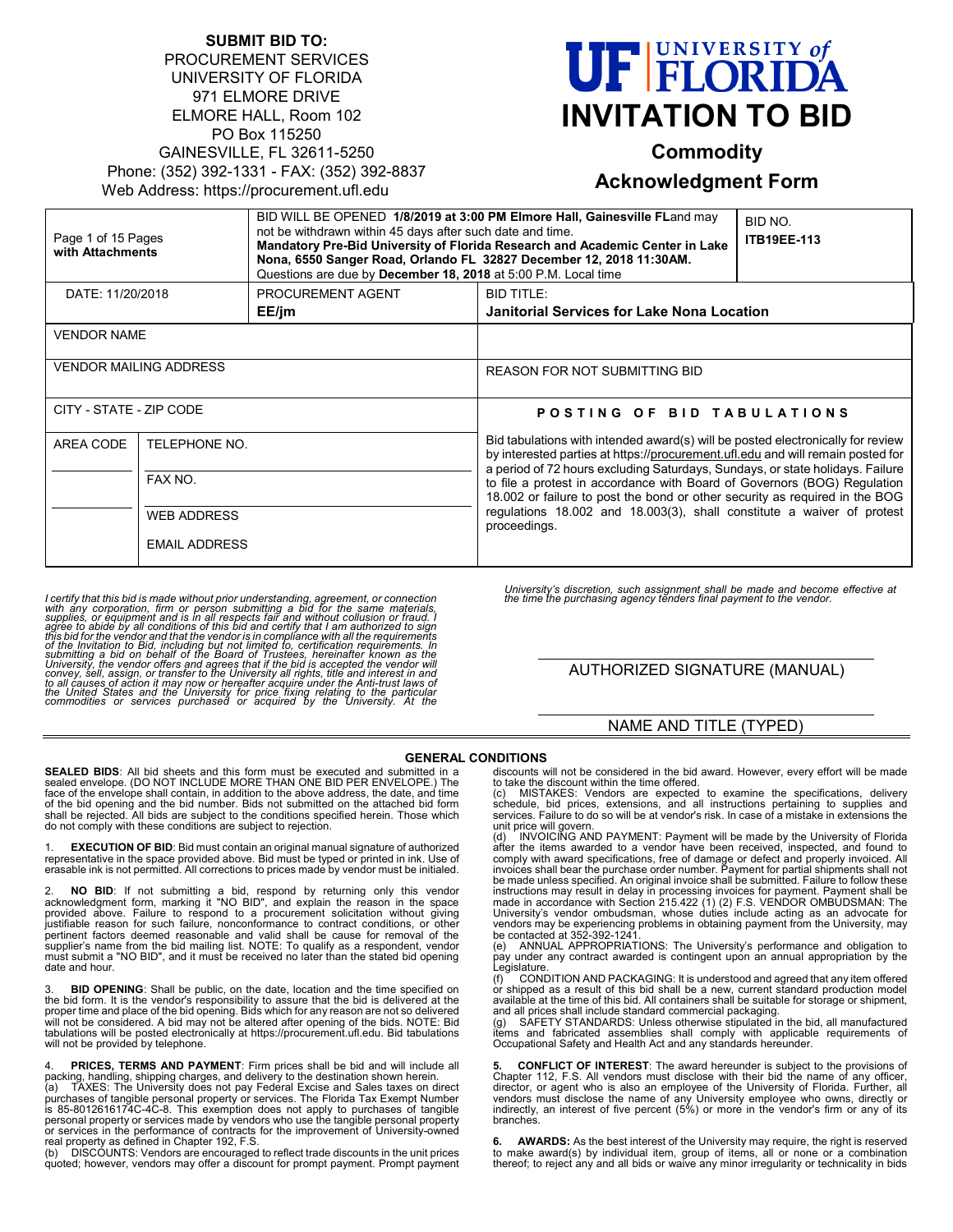received. When it is determined there is no competition to the lowest responsible<br>vendor, evaluation of other bids are not required. Vendors are cautioned to make no<br>assumptions unless their bid has been evaluated as being

7. **INTERPRETATIONS/DISPUTES**: Any questions concerning conditions or specifications shall be directed in writing to the Purchasing Department. Inquiries must reference the date of bid opening and bid number. No interpreta

**8 NOTICE OF BID PROTEST BONDING REQUIREMENT**; Any person or entity who files an action protesting a decision or an intended decision pertaining to a competitive solicitation shall at the time of filing the formal protest, post with the University a bond payable to the University in an amount lieu of a bond, the University may accept a cashier's check, bank official check or<br>money order in the amount of the bond. FAILURE OF THE PROTESTING PERSON<br>OR ENTITY TO FILE THE REQUIRED BOND, CASHIER'S CHECK, BANK OFFICIA

**9. GOVERNMENTAL RESTRICTIONS**: In the event any governmental restrictions<br>may be imposed which would necessitate alteration of the material, quality,<br>workmanship or performance of the items offered in this b shall be the responsibility of the successful vendor to notify the purchaser at once,<br>indicating in writing the specific regulation which requires an alteration. The University<br>reserves the right to accept any such alterat

**10. LEGAL REQUIREMENTS:** Applicable provision of all Federal, State, county and local laws, and of all ordinances, rules and regulations shall govern development, submittal and evaluation of all bids received in response hereto and shall govern any and all claims and disputes which may arise between person(s) submitting a bid<br>response hereto and the University, by and through its officers, employees and<br>authorized representatives, or any other person, natural or othe effect thereof.

**LOBBYING:** Vendor is prohibited from using funds provided under any contract or purchase order for the purpose of lobbying the Legislature or any official, officer, commission, board, authority, council, committee, or department of the executive branch or the judicial branch of state government.

**12. ADVERTISING**: In submitting a bid, the vendor agrees not to use the results therefrom as a part of any commercial advertising. Vendor may not use the names, logos, or trademarks of the University, its employees, or affiliates without the prior written consent of the University.

**13. ASSIGNMENT**: Any contract or purchase order issued pursuant to this Invitation to Bid and the monies which may become due hereunder are not assignable except with the prior written approval of the purchaser.

**14. LIABILITY**: The vendor agrees to indemnify and save the University of Florida, the State of Florida and the Florida Board of Governors, their officers, agents, and employees harmless from any and all judgments, orders, awards, costs and expenses, including attorney's fees, and also all claims on account of damages to property, including loss of use thereof, or bodily injury (including death) which may be hereafter<br>sustained by the vendor, its employees, its subcontractors, or the University of Florida,<br>the State of Florida and the Florida Board employees, or third persons, arising out of or in connection with any contract awarded<br>and which are the result of the vendor's breach of contract or of the negligent acts of<br>the vendor, its officers, agents, and employees between government agencies.

**15. FACILITIES**: The University reserves the right to inspect the vendor's facilities at any time with prior notice.

**16. ADDITIONAL QUANTITIES:** For a period not exceeding ninety (90) days from the date of acceptance of any offer by the University of Florida, the right is reserved to acquire additional quantities up to but not exceeding

**17. SERVICE AND WARRANTY**: Unless otherwise specified, the vendor shall define any warranty service and replacements that will be provided during and subsequent to this contract. Vendors must explain on an attached sheet to what extent warranty and service facilities are provided.

**18. SAMPLES**: Samples of items, when called for, must be furnished free of expense, on or before bid opening time and date, and if not destroyed, may upon request, be<br>returned at the vendor's expense. Each individual sample must be labeled with vendor's<br>name, manufacturer's brand name and number, bid numb the University.

**19. INSPECTION, ACCEPTANCE AND TITLE**: Inspection and acceptance will be at destination unless otherwise provided. Title and risk of loss or damage of all items shall be the responsibility of the contract supplier until accepted by the University, unless loss or damage results from negligence by the University. The contract supplier shall

be responsible for filing, processing and collecting all damage claims. However, to<br>assist him in the expeditious handling of damage claims, the University will:<br>(a) Record any evidence of visible damage on all copies of

- of Lading.<br>
(b) Report damage (Visible or Concealed) to the carrier and contract supplier<br>
Report damaged merchandise.<br>
(c) Retain the item and its shipping container, including inner packing material until<br>
(c) Retain the
- supplier.
- (d) Provide the contract supplier with a copy of the carrier's Bill of Lading and damage inspection report.

**20. PATENTS, COPYRIGHTS, TRADEMARKS, ROYALTIES** and other Intellectual<br>Property: The vendor, without exception, shall indemnify and save harmless the<br>University and its employees from liability of any nature or kind, incl expenses for or on account of any copyrighted, patented, or unpatented invention, process, or article manufactured or used in the performance of the contract, including its use by the University of Florida. If the vendor u such design, device, or materials in any way involved in the work

21. CONFLICT BETWEEN DOCUMENTS: If any terms and conditions contained within the documents that are a part of this ITB or resulting contract are in conflict with any other terms and conditions contained therein, then the v

**22. MANUFACTURERS' NAMES AND APPROVED EQUIVALENTS**: Any manufacturer's names, trade names, brand names, information and/or catalog numbers listed in a specification are for information and not intended to limit competition. If bids are based on equivalent products, indicate on the bid form the manufacturer's name and number. Vendor shall submit with the bid, cuts, sketches, and descriptive literature, and/or complete specifications. Reference to literature submitted with a previous bid<br>will not satisfy this provision. The vendor shall also explain in detail the reasons why<br>the proposed equivalent will meet the spe exception thereto. The University of Florida reserves the right to determine acceptance<br>of item(s) as an approved equivalent. Bids which do not comply with these requirements<br>are subject to rejection. Bids lacking any writ brand will be received and considered in complete compliance with the specifications as listed on the bid form.

**23. NONCONFORMANCE TO CONTRACT CONDITIONS**: Items may be tested<br>and/or inspected for compliance with specifications by any appropriate testing facilities.<br>Should the items fail, the University may require the vendor to re for costs incurred by the University in connection with the examination or testing. The<br>data derived from any tests for compliance with specifications are public records and<br>open to examination thereto in accordance with C conforming to specifications may be rejected and returned at vendor's expense. These<br>items and items not delivered as per delivery data in bid and/or purchase order may<br>result in vendor being found in default in which even may be charged against the defaulting vendor. Any violation of these conditions may also result in the vendor's name being removed from the University of Florida's vendor file.

**24. PUBLIC RECORDS**: Any material submitted in response to this Invitation to Bid will become a public document pursuant to Section 119.07 F.S. This includes material which the responding vendor might consider to be confidential or a trade secret. Any claim of confidentiality is waived upon submission, effective after opening pursuant to Section 119.07 F.S.

25. DELIVERY: Unless actual date of delivery is specified (or if specified delivery cannot be met), show number of days required to make delivery after receipt of purchase order in space provided. Delivery time may become

**26. PUBLIC PRINTING - PREFERENCE GIVEN PRINTING WITHIN THE STATE**: The University of Florida shall give preference to vendors located within the state when awarding contracts to have materials printed, whenever such printing can be done at no greater expense than, and at a level of quality comparable to, that obtainable from a vendor located outside of the state.<br>(a) CONTRACTS NOT TO BE SU

(a) CONTRACTS NOT TO BE SUBLET: In accordance with Class B Printing Laws and Regulations "Printing shall be awarded only to printing firms. No contract shall be awarded to any broker, agent, or independent contractor offering printing manufactured

by other firms or persons." (b) DISQUALIFICATION OF VENDOR: Reasonable grounds for believing that a vendor is involved in more than one bid for the same work will be cause for rejection of<br>all bids in which such vendors are believed to be involved. Anv or all bids will be reiected all bids in which such vendors are believed to be involved. Any or all bids will be rejected<br>if there is reason to believe that collusion exists between vendors. Bids in which the<br>prices obviously are unbalanced will be su

condition upon completion of the job. Such return is a condition of the contract and payment will not be made until return is affected.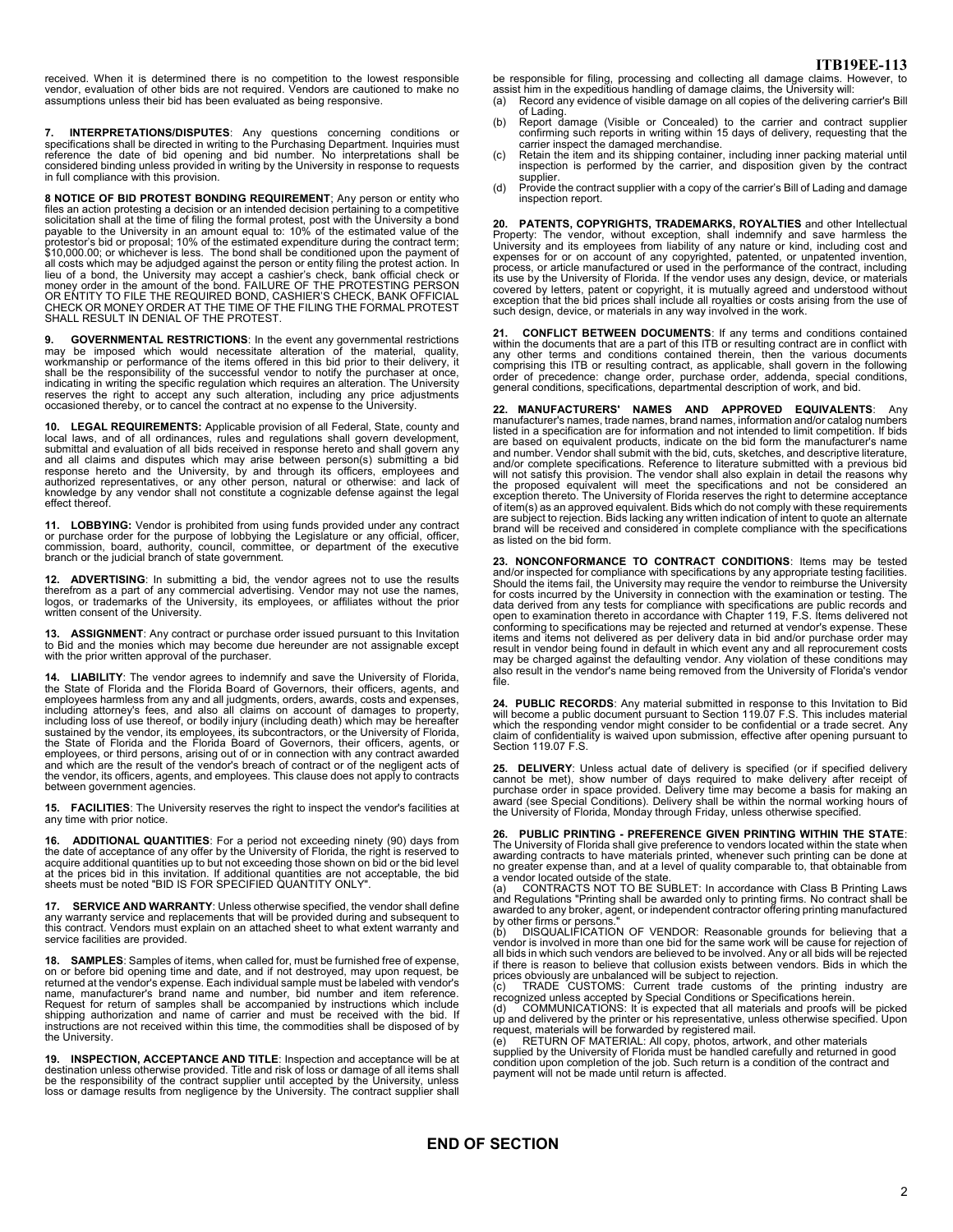# **STATEMENT AND SCOPE OF WORK**

### **Summary**

The University of Florida invites qualified janitorial service providers with the ability, experience, and resources to effectively and efficiently provide janitorial services to its Lake Nona Research and Academic Center, located in the Medical City health and life sciences park location at 6550 Sanger Road, Orlando, FL 32827, to submit responses to this Invitation to Bid (ITB). The building may be occupied by up to 500 people M-F 8:00 AM  $-$  5:00 PM.

# **Scope of Work**

The Provider/Contractor shall be responsible for all equipment, staff, materials and effort necessary to perform the contracted functions at a level of quality that consistently meets or exceeds UF's expectations. The services must be provided in a competent manner to minimize the interruption of education services, patient care, business operation, or research performed by the University. Janitorial services will be provided in the facility and outside area. Acceptability of the work is subject to the approval of the authorized University of Florida's representative(s).

No subcontracting of janitorial services will be allowed by awarded provider.

This bid consists of Lots 1, 2, or 3 (1&2). Vendors may submit proposals for any or all of the lots.

Provider will:

- Monitor and maintain inventory level of cleaning supplies held on site by UF, and will order from UF contractor as needed. UF supply contractor will bill supplies directly to UF.
- Have limited storage area for Provider equipment, etc.
- Supply day porter for general janitorial work throughout the day, from 8 a.m. to 5 p.m. Monday through Friday.
- Supply night porter(s) for nightly janitorial service for the entire facility, other than restricted areas. Night crew is scheduled to start at 10 p.m. and expected to remain on site until scheduled services are finished.
- Support any scheduled special event function.
- Be asked to perform other cleaning related tasks or deal with unexpected occurrences which would not merit additional cost, provided the tasks are carried out during scheduled working hours.
- Supply two-way communication devices for it workers and on-shift facility manager, and all contact information for all shift workers during and after work hours.
- Provide training for all janitorial personnel to ensure consistency of service and to familiarize and fully instruct (train) all employees on all Material Safety Data Sheets (MSDS) for the chemicals they will use and order through various suppliers to the UF-Research and academic Center Campus. Contractor shall hold the University of Florida harmless in this regard.
- Enter any secured area only invited and accompanied by those area's occupants.
- Awarded contractor must provide a list of supervisors and staff members to University personnel before assigned work may begin. Any changes to staff will be immediately updated and provided to University personnel. A copy of a picture ID/Driver's License shall be provided for all janitorial staff.
- Maintain log sheet of daily schedule.
- Meet University building administrator or the administrator's designated representative weekly to gauge satisfaction with service and support received.
- Provide, along with price page, "Qualification of Bidders" requirements outlined in #1 Special Conditions.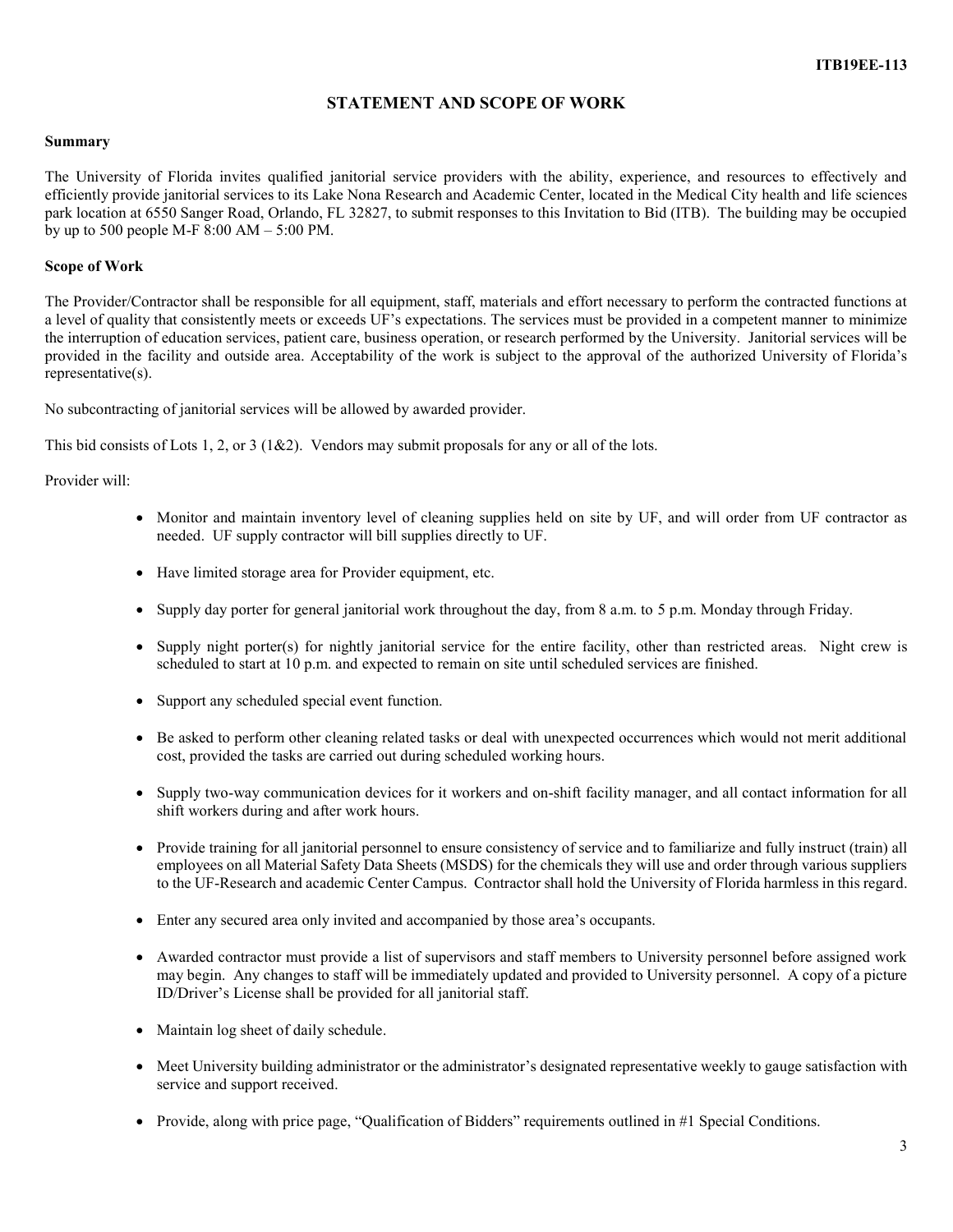- Ensure personnel shall be courteous, professional in manner, neat in appearance, wearing Provider logo shirt and visible identification representing company name. The University reserves the right to immediately dismiss any employee who does not reflect these criteria and request that they not return to the University of Florida campus.
- Gator 1 Cards will be issued only to the janitorial staff members that have been trained to work in the University building. The Gator 1 Card will be required to gain access to the building and other departments.
- Required background checks will be performed for all janitorial staff who will be working on University of Florida property.
- Adhere to Janitorial Expectations list provided by the University of Florida. Please see Bid Specifications.

# **SCHEDULE OF EVENTS**

The following is the tentative schedule that will apply to this ITB, but may change in accordance with the University's needs:

| <b>DATE</b> | TIME         | <b>EVENT</b>                                        |
|-------------|--------------|-----------------------------------------------------|
| 11/20/2018  |              | Issuance of ITB                                     |
| 12/12/2018  | 11:30 AM EST | Mandatory Pre-Bid Vendor Tour and Conference        |
| 12/18/2018  | 5:00PM EST   | Technical Questions & Inquiries Due                 |
| 12/24/2018  | 5:00PM EST   | Addendum for Technical Inquiries & Responses Posted |
| 01/08/2019  | 3:00PM EST   | ITB Closes/Opening of Bids                          |
| 01/17/2019  |              | <b>Award Notification</b>                           |
| 02/04/2019  |              | Estimated Commencement of Service                   |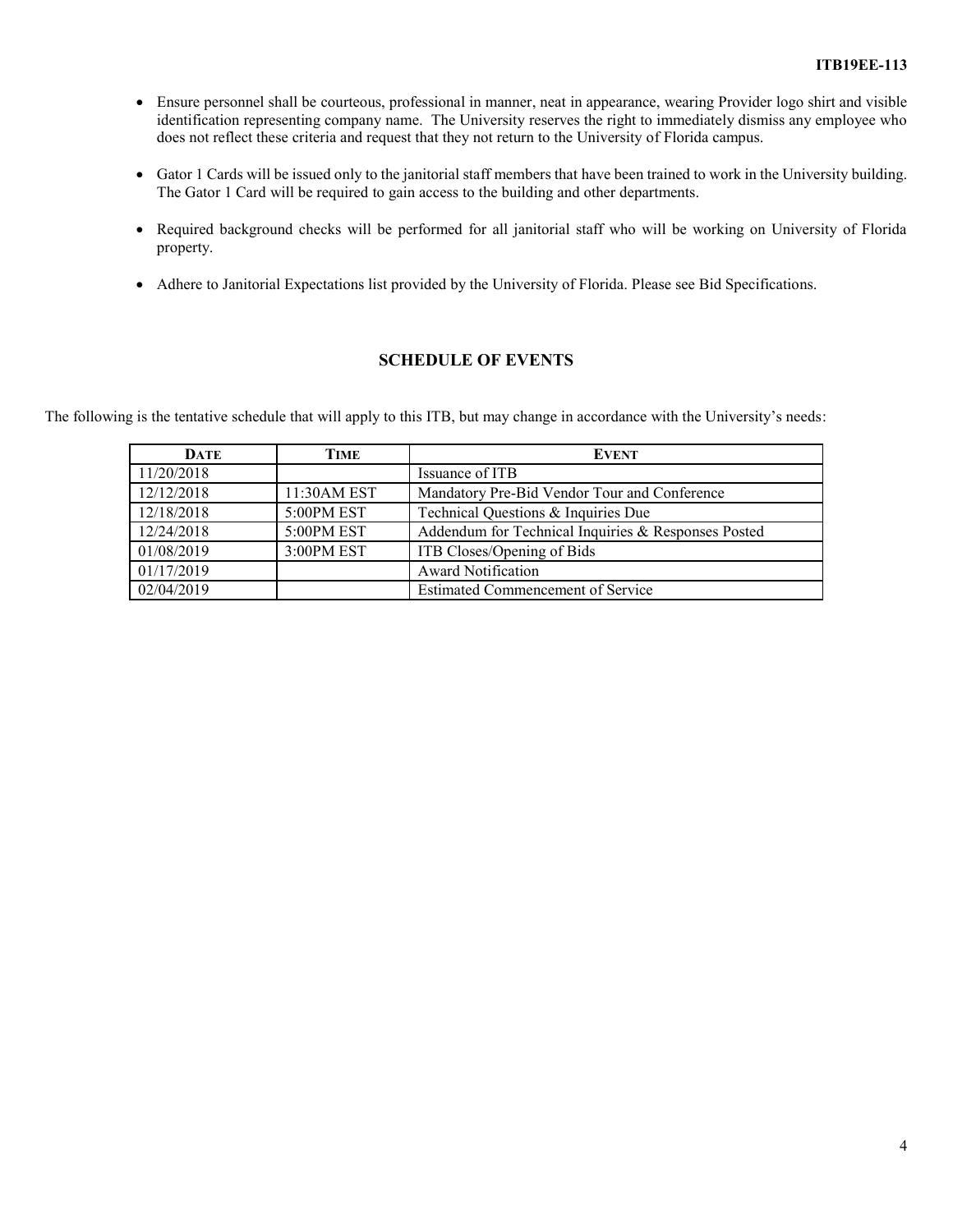# **BID SPECIFICATIONS**

# **FACILITY JANITORIAL REQUIREMENTS**

UF - Research and Academic Center at Lake Nona

# **LOT 1**

There are a variety of flooring surfaces at the research facility which the awarded contractor will be responsible for maintaining. Please see **Attachment 1** for details.

| <b>VCT</b>                        | approximately 7,500 square feet  |
|-----------------------------------|----------------------------------|
| Lab VCT                           | approximately 12,000 square feet |
| Carpet                            | approximately 27,000 square feet |
| Tile                              | approximately 2,900 square feet  |
| Terrazo (including stair terrazo) | approximately 14,100 square feet |
| Sealed concrete                   | approximately 3,800 square feet  |

#### **COMMON AREAS**

# **(foyers, reception, corridors, waiting areas, auditorium, classrooms, conference/meeting rooms, supporting rooms, stairs)**

# **1(A) Daily (Day Porter)**

- Perform general inspection and report issues to Facilities staff;
- Entrance way glass doors to be cleaned inside and out to remove finger prints and smudges. Special attention around handle areas;
- Spot clean windows and glass doors;
- Empty, wipe and disinfect waste and recycling baskets;
- Clean outdoors seating area furniture;
- Spot clean walls and other vertical surfaces;
- Sweep thresholds and mats, including under mats;
- Wipe down doors, door frames and kick plates;
- Clean all drinking fountains, polish bright work and sanitize;
- Pick up and dispose of loose litter inside and outside the building; and
- Wipe down all countertops, furniture, info booths, vending machines and other stained fixtures.

# **1(B) Daily (Night Porter)**

- Clean and polish elevators inside/out/threshold;
- Sweep and damp mop all VCT, Terrazzo and Tile areas with a neutral disinfectant and a micro fiber mop;
- Vacuum all carpeted areas and remove/treat all spills in carpet. Carpet stains to be treated but limited to the size of a tennis ball. Notify UF if stain exceeds size or cannot be removed; and
- Wipe down all surfaces, tables and chairs in classrooms.

#### **2 Weekly (Day & Night Porter)**

- Low dust horizontal and vertical (frames, vents, ledges, molding, etc.);
- High dust horizontal and vertical (shelving, molding, corners, pipes, vents, light canisters, fixtures, etc.); and
- Brush/vacuum/wipe down upholstered furniture.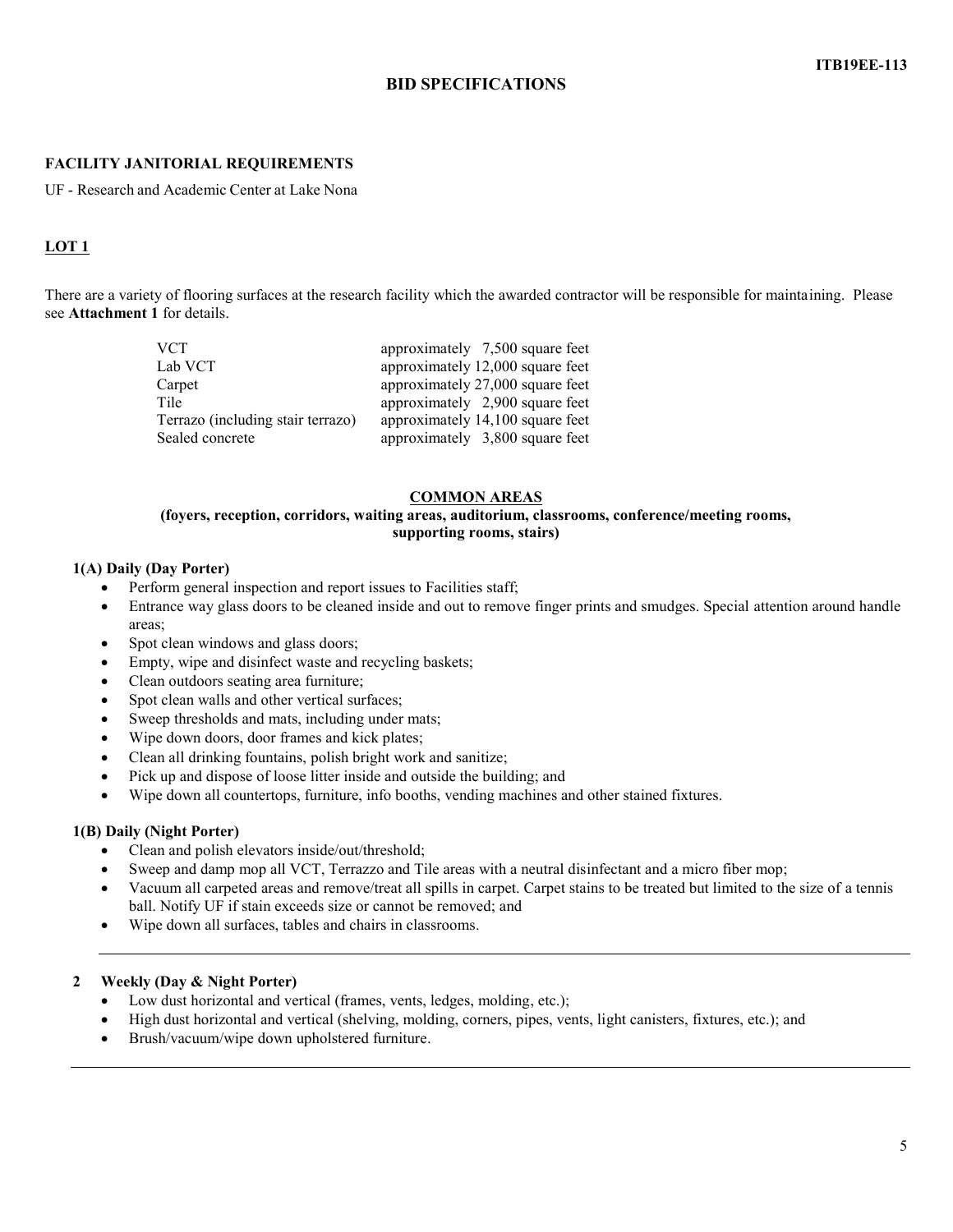# **ITB19EE-113**

# **3(A) Monthly (Day Porter)**

- Wash and sanitize trash receptacles; and
- Wipe down ceiling vents.

# **3(B) Monthly (Night Porter)**

- Wash and sanitize trash receptacles;
- Floor cleaning is done in accordance with on-site provided schedule  $-1x/m$ onth;
- Deep clean carpeted areas with carpet cleaning machine;
- Auto scrub VCT & terrazzo floors burnish;
- Sweep stair wells all floors and landings; and
- Clean stairwell glass on all levels.

**4 Semi-Annually** – Grout cleaned if applicable

**5 Annually** – VCT, Terrazzo, Tile, concrete stripped/waxed if applicable; Carpet deep cleaned if applicable

# **PRIVATE OFFICES**

# **1 Daily (Day Porter)**

- Perform general inspection and report issues to Facilities staff;
- Empty and re-line waste baskets;
- Spot clean doors, windows, walls and high vertical surfaces do not clean desk surface unless asked by office occupant while in attendance;
- Sweep door thresholds and clean kick plates; and
- Pick up loose litter.

# **2 Weekly (Day Porter)**

- Vacuum offices on scheduled day by area
- **3 Annually -** Carpet deep cleaned if applicable

#### **RESTROOMS**

#### **1(A) Daily (Day Porter) – Multiple Times**

- Perform general inspection (urinals, toilets, faucets, hand dryers) and report issues to Facilities staff;
- Pick up loose litter;
- Trash to be emptied and liners replaced;
- Empty and disinfect sanitary napkin disposal units;
- Restock hand towels, toilet tissue, soap, sanitary items and air fresheners. Order from UF contracted vendor when needed;
- Provide UF with inventory information as products are pulled from inventory, to account for stock; (stock is for UF facility use only).

# **1(B) Daily (Night Porter)**

- Sweep and damp mop all Tile bathroom areas with a neutral disinfectant and a micro fiber mop;
- Wipe down all surfaces;
- Clean and disinfect toilets and urinals. Toilet seat and bottom to be wiped and disinfected. Waterless urinals shall be cleaned in accordance with manufacturer's specifications. Some toilets may have deodorizer bars, which would require replacement periodically and review of special instructions;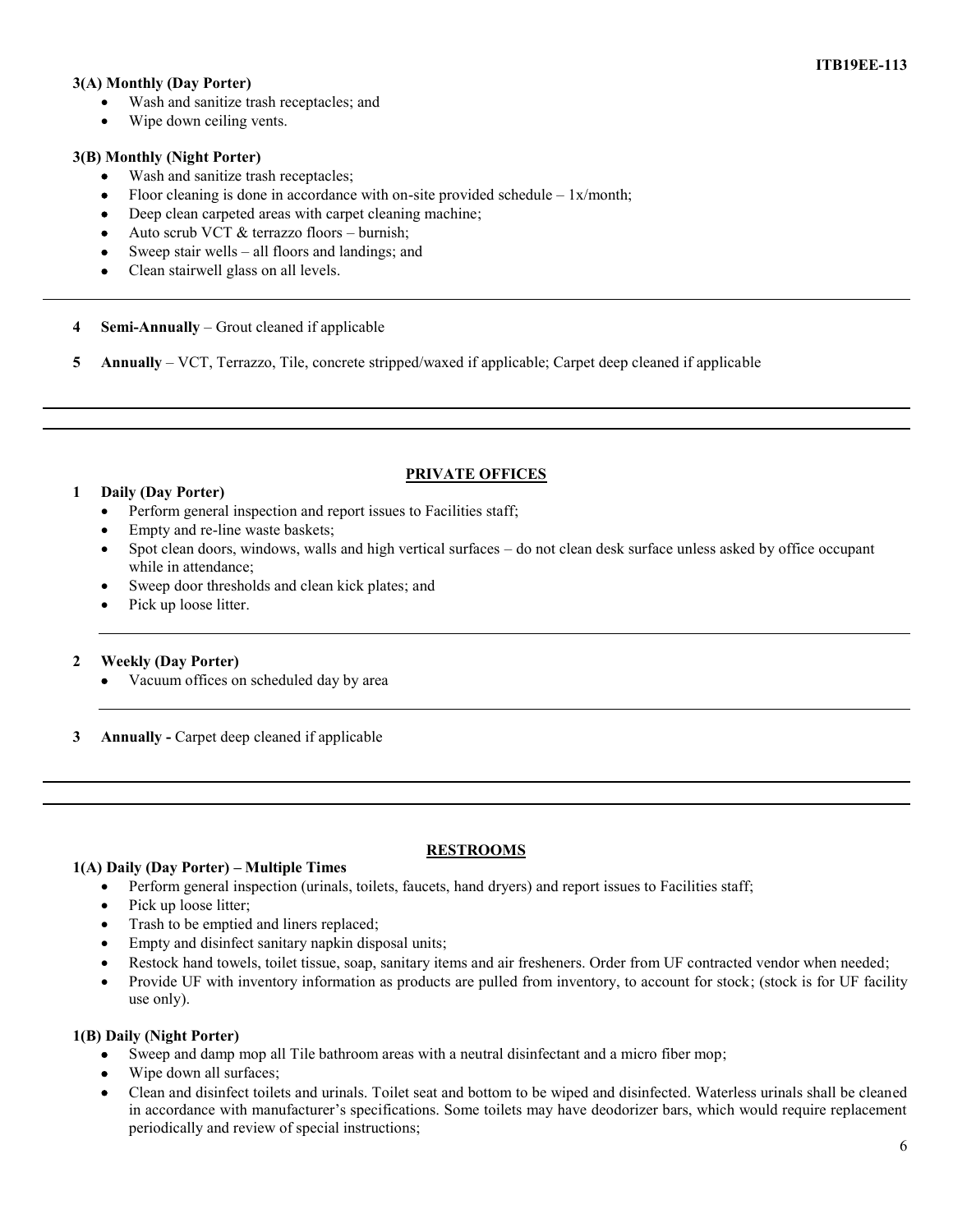- Remove all fingerprints and smudges from all glass and mirrored surfaces;
- Clean and disinfect sinks and countertops;
- Clean and disinfect mirrors, bright work and dispensers;
- Spot wipe ceramic walls;
- Wipe down partitions next to urinals;
- Restock hand towels, toilet tissue, soap, sanitary items and air fresheners. Order from UF contracted vendor; when needed. Provide UF with inventory information as products are pulled from inventory, to account for stock; Stock is for UF facility use only;
- Trash to be emptied and liners replaced. Wipe down and sanitize waste baskets;
- Empty and disinfect sanitary napkin disposal units; and
- Dust all other surfaces not wiped down
- **2 Semi-Annually (Night Porter/Crew)** Grout Cleaned

# **BREAK ROOMS**

#### **1(A) Daily (Day Porter)**

- Clean and sanitize all kitchen counters, tables;
- Empty trash cans and replace liners. All trash to be removed to designated area as specified; and
- Wipe down all chairs to remove food and hand prints. Place all chairs back to tables in an organized fashion.

#### **1(B) Daily (Night Porter)**

- Clean and sanitize all kitchen counters, tables;
- Empty trash cans;
- Sweep and wet mop all tile/VCT floor surfaces with a neutral disinfectant;
- Wipe down all cabinetry and walls to remove spills, drips and fingerprints;
- Clean microwave(s); and
- Dust all other surfaces not wiped down.
- **2 Semi-Annually** Grout cleaned if applicable
- **3 Annually –** VCT striped and waxed if applicable

Please see **Attachment 2** for a sample cleaning schedule. University will provide a cleaning schedule to be followed by the on-site crew that will indicate when floors need to be cleaned weekly and in what areas.

#### **Special Event Service:**

Special Events may occur during the day, at night, and/or on weekends. Compensation for special event janitorial support will be paid at a set hourly rate. The hourly rate will be billed to the organization hosting the event instead of being billed to the UF Research and Academic Center. Provider/Contractor will be expected to clean bathrooms, empty trash, clean kitchen, etc. to bring the areas back to expected appearance. If special event occurs outside normal work hours, Provider/Contractor is expected to complete work before beginning of next work day. Porter services for each event will be scheduled as needed. Sometimes notice for these events is short, requiring the Provider/Contractor to be adequately staffed and flexible.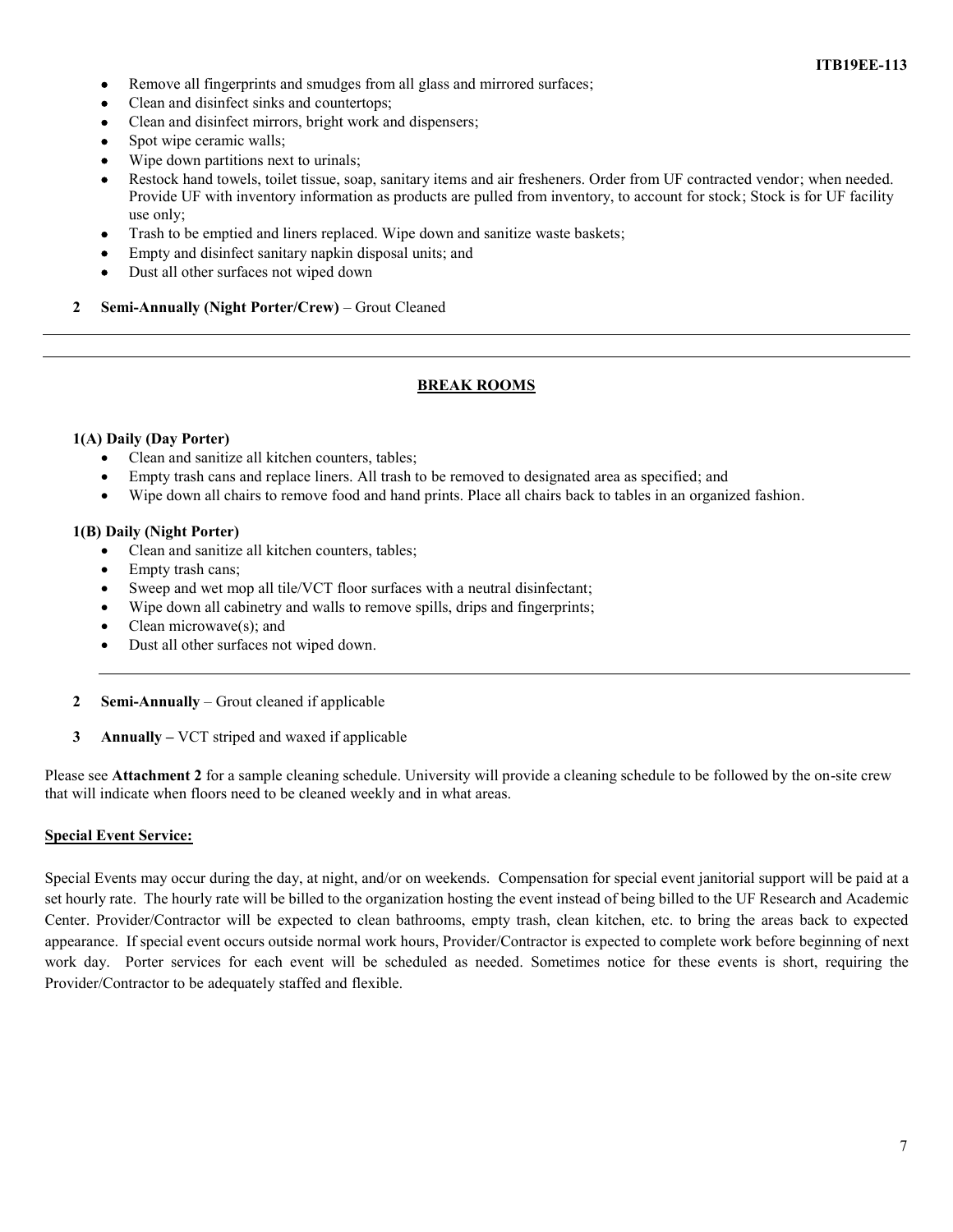# **Additional Services:**

- Grout cleaning required for common areas, restroom and breakroom tile floors on an semi-annual basis. Please provide a quote for that cleaning as a separate line item;
- Deep carpet cleaning is required for common areas and private offices on an annual basis. Please provide a quote for that cleaning as a separate line item;
- Strip and wax is required for VCT and terrazzo floors in the entire building on an annual basis. Please provide a quote for that cleaning as a separate line item; and
- Strip and wax is required for Lab space VCT floors on Levels 3 and 4 on an annual basis. Please provide a quote for that cleaning as a separate line item.

# **Day Porter /Night Porter – Additional Requirement**

Provider/Contractor has the responsibility to familiarize and fully train all employees on all Material Safety Data Sheets (MSDS) for the chemicals they will use and order through various suppliers to the UF-Research and Academic Center Campus. Provider/Contractor shall hold the University of Florida harmless in this regard.

#### **If you are only interested in Lot 1, please select Lot 1 on the attached Price Sheet.**

# **LOT 2**

Qualified and interested Providers/Contractors may provide proposals for the annual window-cleaning services that includes the following specifications:

1) cleaning all internal and external windows of the four (4) floor building;

2) cleaning all exterior metal sunshades of the four (4) floor building; and

3) cleaning the one-story overhang roof above the exterior doors.

Please see **Attachment 3** for photographs of the building. If you are only interested in Lot 2, please select Lot 2 on attached Price Sheet.

# **LOT 3**

Vendors wishing to provide both janitorial and window cleaning services for the University will select Lot 3 on attached Price Sheet.

# **SPECIAL CONDITIONS**

- **1. QUALIFICATIONS OF BIDDERS -** This bid will be awarded only to a responsible bidder qualified by experience to provide the work specified and in a financial position to provide services specified. In order to facilitate the prompt award of this bid, the bidder shall submit with bid the following:
	- A. Copy of license to do business in the State of Florida;
	- B. Documentation showing at least three (3) years experience in commercial cleaning;
	- C. List of at least 5 contracts of similar work and size satisfactorily completed with brief descriptions, locations, dates of contracts, contact names and contact information;
	- D. Proof of insurance (See 26 for details); and
	- E. Copy of any professional certification(s).

Failure to provide this information may result in disqualification of your bid.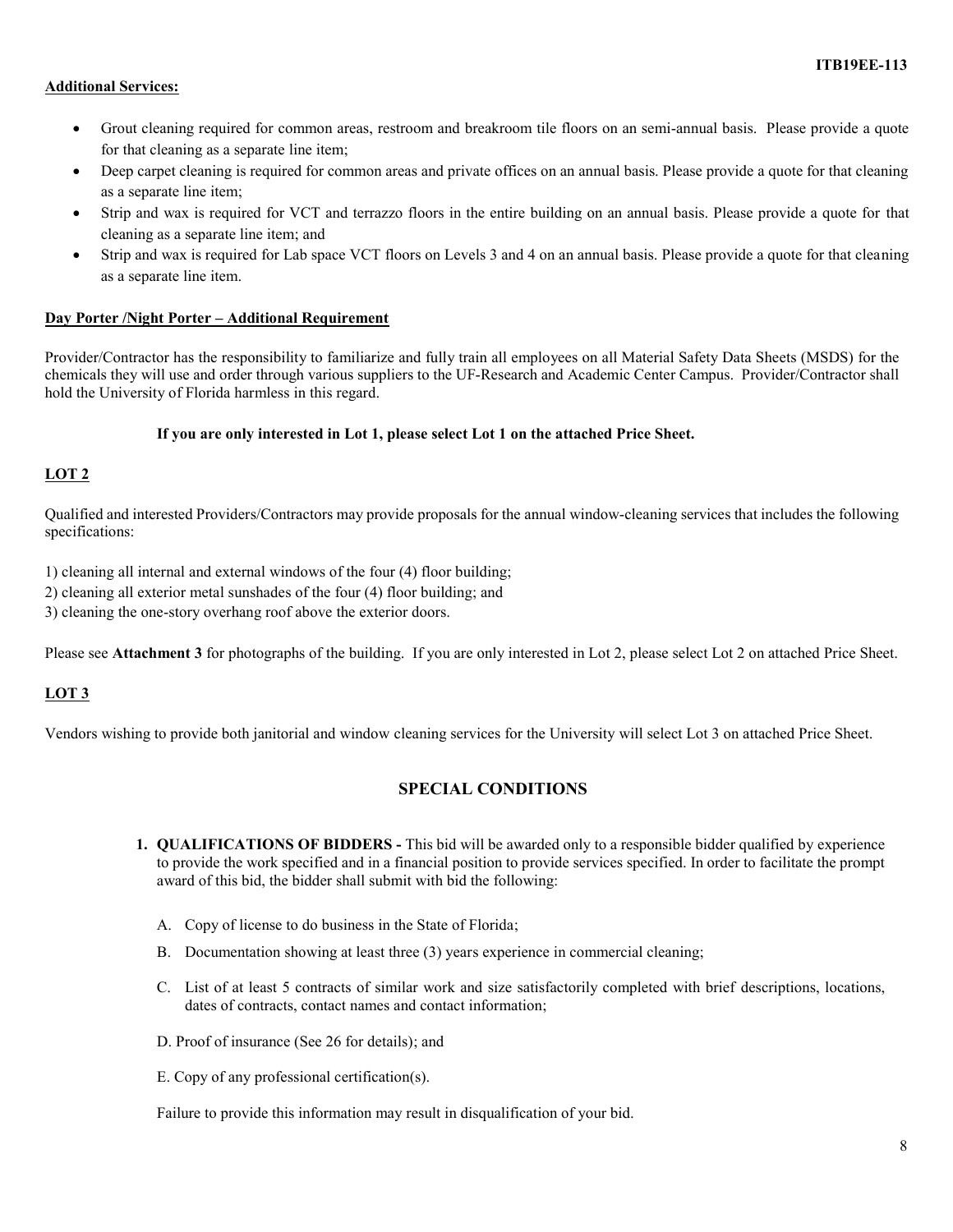- **2. CONTRACT AWARD –** Award shall be made to the responsive proposer whose proposal is determined to be the most advantageous to the University taking into consideration the evaluation factors set forth in the evaluation criteria section. Price, although a consideration, will not be the sole determining factor. There is no obligation on the part of the University to award a contract.
- **3. CONTRACT RENEWAL -** As mutually agreed upon, the successful bidder shall be awarded a contract for *three (3)* year(s), with the option to renew the contract for *two (2)* additional *one (1)* year periods under the same terms, if it should be deemed advisable and advantageous to do so. Renewal of this contract shall be contingent upon satisfactory performance evaluations by the University.
- **4. MANDATORY PRE-BID CONFERENCE -** A mandatory pre-bid conference will be held on the **12th of December at 11:30AM at 6550 Sanger Road, Orlando, FL 32827.** The purpose of this conference is to tour the facility and hear any and all questions arising from this Invitation to Bid. Answers to any questions that might arise will be in the form of an Addendum to the Invitation to Bid, prior to the bid opening. All such revisions must be acknowledged by signature and returned with the bid proposal. **Failure to attend this meeting will result in the rejection of your bid.**
- **5. INQUIRIES -** The University will not give verbal answers to inquiries regarding the specifications or verbal instructions prior to the award of the bid. A verbal statement regarding same by any person shall be non-binding. The University is not liable for any increased costs resulting from the Bidder accepting verbal direction. All changes, if necessary, shall be made by written addendum to the bid.

Any explanation desired by Vendors must be requested of the University of Florida Procurement Services in writing. If an explanation is necessary, a reply shall be made in the form of an addendum, a copy of which will be forwarded to each Vendor who has received a set of the bid documents from the University. Vendors obtaining bid documents from any other source must notify the University of their name, address, telephone, and facsimile numbers in order to receive any addenda. Direct all inquiries to Elisabeth Eubanks via e-mail at equivants and equilect The bid number, ITB19EE-113, must be in the subject line of all e-mail communications.

**6. INVITATION TO BID FORM –** In order to be considered for the award, the bid must be submitted using the University of Florida's Invitation to Bid/Bidders Acknowledgment Form along with: one (1) complete original bid; and one (1) electronic copy in a sealed envelope, with the following information on the outside of the envelope:

# **ITB19EE-113 ATTN: Elisabeth Eubanks** Company Name

**7. BID DELIVERY -** If this bid will be mailed through the U. S. Postal Service as regular mail, address the bid to the PO Box as shown on the Invitation to Bid Acknowledgment Form.

If a company representative plans to attend the bid opening; if the bid will be hand delivered; or if the bid will be delivered by a service other than the U. S. Postal Service regular mail, i.e., Federal Express, Airborne, United Parcel Service, Courier, U. S. Postal Express Mail, etc., address the bid to the Building and room number as shown on the Invitation to Bid Acknowledgment form.

- **8. PUBLIC ENTITY CRIME -** A person or affiliate who has been placed on the convicted vendor list by the Department of Management Services, State of Florida, may not submit a proposal on a contract to provide any goods or services, including construction, repairs, or leases and may not be awarded or perform work as a contractor, supplier, subcontractor, or consultant for the University of Florida for a period of 36 months from the date of being placed on the convicted vendor list, a "person" or "affiliate" includes any natural person or any entity, including predecessor or successor entities or any entity under the control of any natural person who is active in its management and who has been convicted of a public entity crime (UF Regulation 3.020).
- **9. FEDERAL DEBARRMENT -** By signing this bid/proposal, the offeror certifies, to the best of its knowledge or belief, that the offeror and its principals are not presently debarred, suspended, proposed for debarment, or declared ineligible for the award of contracts by any Federal agency; or have not within a three-year period preceding this offer, been convicted of or had a civil judgment rendered against them in connection with a public contract or subcontract; or are not criminally or civilly charged by a governmental entity with commission of offenses; or has not within a three year period preceding this offer had a contract terminated for default by any Federal agency. (Federal Acquisition Regulation 52.209-5)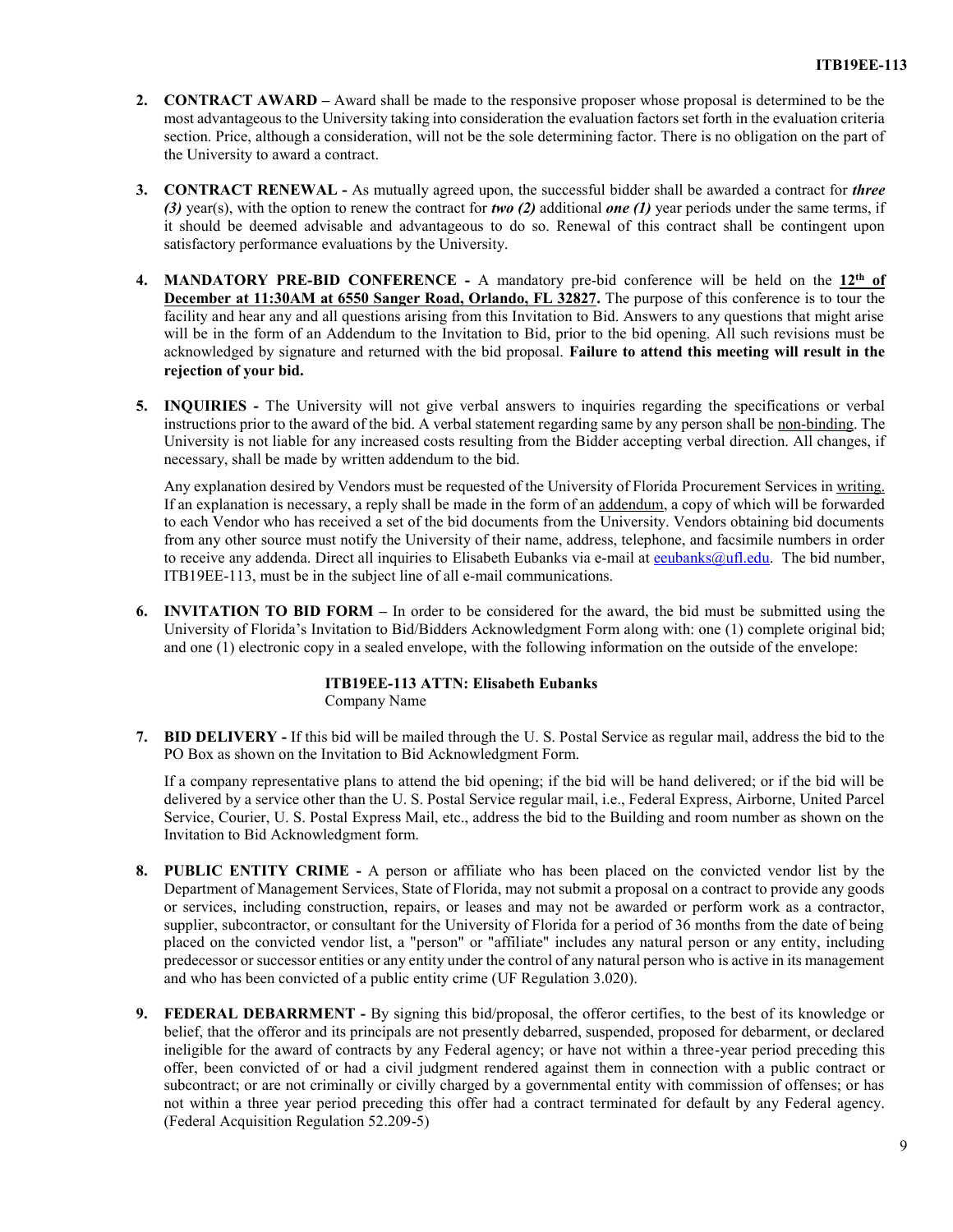- **10. DISCRIMINATION** An entity or affiliate who has been placed on the discriminatory vendor list may not submit a bid on a contract to provide goods or services to a public entity, may not submit a bid on a contract with a public entity for the construction or repair of a public building or public work, may not submit bids on leases of real property to a public entity, may not award or perform work as a contractor, supplier, subcontractor or consultant under contract with any public entity, and may not transact business with any public entity.
- **11. OTHER PURCHASERS –** With the consent and agreement of the successful bidder(s) purchases may be made under this ITB/ITB by other state universities, community colleges, district school boards, other educational institutions, and other governmental agencies within the state of Florida. Such purchases shall be governed by the same terms and conditions stated in the proposal solicitation as provided in UF Regulation 3.020(5)(e)(3).
- **12. PERFORMANCE INVESTIGATIONS –** As part of the proposal evaluation process, the University may make inquires and investigations, including verbal or written references from vendor's customers, to determine the ability of the vendor to offer service.
- **13. USE OF TERMS –** The terms University of Florida, University, and Lake Nona location, are used synonymously in this Request For Proposal/Invitation to Bid unless otherwise indicated. The terms vendor, provider, proposer and contractor are used synonymously in this ITB unless otherwise indicated.
- **14. NOTICE TO CONTRACTOR –** The University shall consider the employment by any contractor of unauthorized aliens a violation of section 274A(e) of the Immigration and Nationality Act. Such violation shall be cause for unilateral cancellation of this contract.
- **15. ERRORS**  The University is not liable for any errors or misinterpretations made by the proposer in responding to this Request for Bid.
- **16. SMALL BUSINESS PROGRAM** University is an equal opportunity institution and, as such, encourages the use of small businesses, including women and minority-owned small businesses in the provision of goods and services. Small businesses should have a fair and equal opportunity to compete for dollars spent by the University. Competition ensures that prices are competitive and a broad vendor base is available. Vendor shall use good faith efforts to ensure opportunities are available to small businesses, including women and minority-owned businesses. For questions about the University's Small Business Program contact Faylene Welcome, Director of Small Business and Vendor Diversity, 352-392-0380.
- **17. CONFIDENTIALITY**  From the date of issuance of this ITB, until a proposal is made, the vendor must not make available or discuss his or her proposal, or any part thereof, with any employee or agent of the University, unless permitted by the University Purchasing Authority, in writing, for purposes of clarification only.
- **18. VENDOR'S EXPENSE**  All proposals submitted in response to the ITB must be submitted at the sole expense of the Vendor, whether or not any agreement is signed as a result of this Request for Proposal. Proposers will pay all costs associated with the preparation of proposals and necessary visits to campus and other required site visits.
- **19. ITB INTERPRETATION –** Interpretation of the wording of this document will be the responsibility of the University and that interpretation will be final and binding.
- **20. CONTRACT FOR SERVICES –** Additional terms and conditions can be found in the attached sample "Contract for Services." A similar instrument will be executed prior to the time vendor services commence.
- **21. OPEN COMPETITION** The University encourages free and open competition among vendors. Whenever possible, specifications and proposal terms and conditions are designed to accomplish the objective, consistent with the necessity to satisfy the University's needs and the accomplishment of a sound economical operation. The vendor's signature on the proposal guarantees that the prices quoted have been established without collusion with other vendors and without effort to preclude the University from obtaining the lowest possible competitive price. The vendor certifies that its officers or employees have not bribed or attempted to bribe or influence in any way on officer, employee or agent of the University.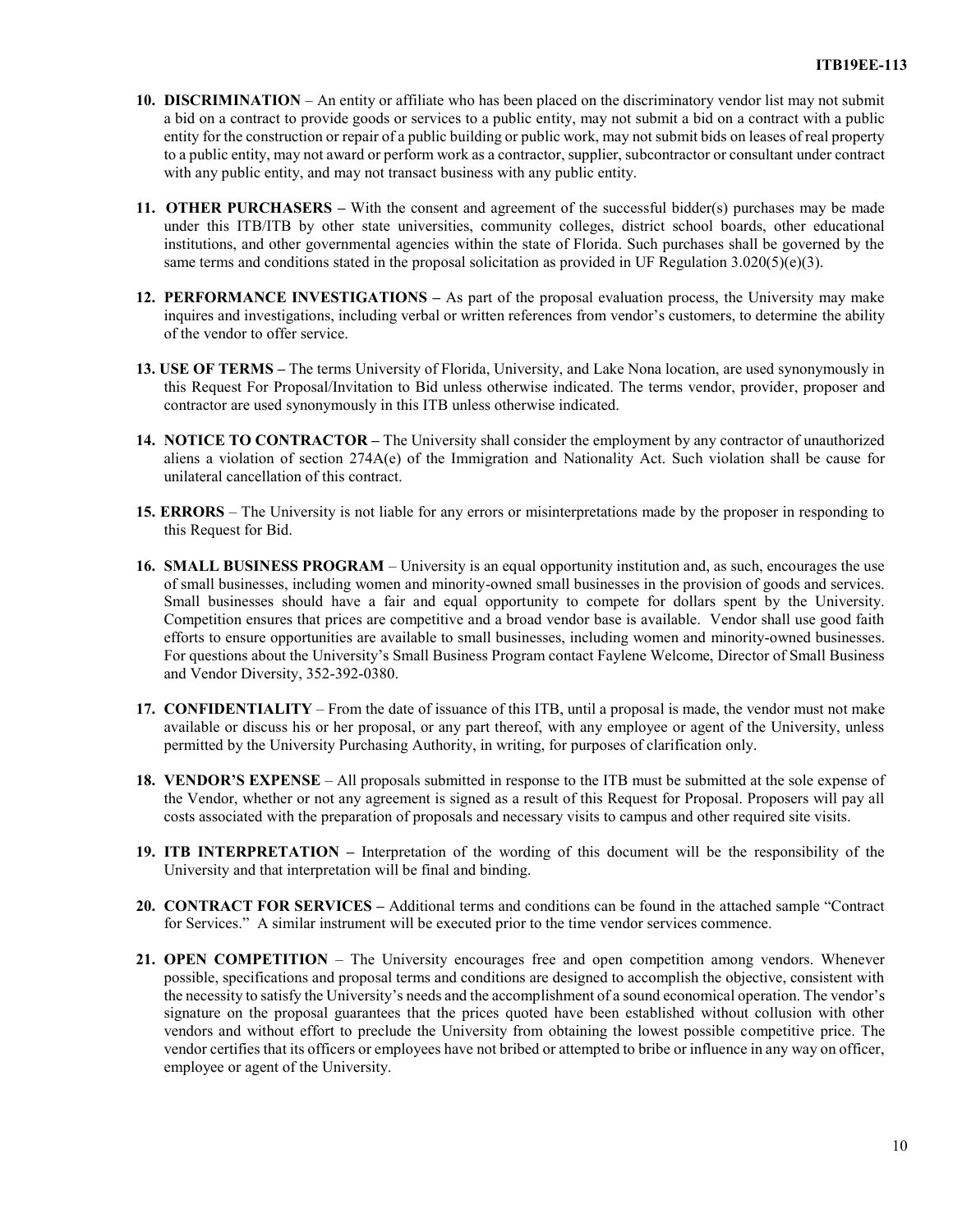- **22. ORAL PRESENTATION**  Proposers submitting proposals which meet the selection criteria and which are deemed to be the most advantageous to the University may be requested to give an oral presentation to a selection committee. The appropriate Purchasing authority will do scheduling of these oral presentations.
- **23. AMERICANS WITH DISABILITY ACT**  If special accommodations are needed in order to attend a pre-proposal meeting or a proposal opening, contact Elisabeth Eubanks by phone at (352) 294-1165 or via email at eeubanks@ufl.edu, three business days prior to either Pre-Proposal meeting or Proposal opening.
- **24. CANCELLATION** University Procurement, by written notice, may terminate in whole or in part any purchase order resulting from this Invitation to Bid, when such action is in the best interest of the University. If the purchase order is terminated, the University shall be liable only for payment of services rendered prior to the effective date of the termination. Services rendered will be interpreted to include the cost of items already delivered, plus the reasonable cost of supply action short of delivery.
- **25. RIGHT TO TERMINATE** In the event that any of the provisions of a contract resulting from the bid award are violated by the successful bidder, the University may serve written notice upon such bidder of its intention to terminate the contract. Such notice is to state the reason(s) for such intention to terminate the contract, and unless within ten (10) days after serving such notice upon the bidder, such violation shall cease and satisfactory arrangements for correction are made, the contract shall, upon expiration of said ten (10) days, cease and terminate, but the liability of such bidder and his surety for any and all such violations(s) shall not be affected by any such termination.
- **26. AVAILABILITY OF FUNDS** The State of Florida's and the University's performance and obligation to pay under this contract is contingent upon an annual appropriation by the Legislature of the State of Florida.
- **27. EQUAL OPPORTUNITY STATEMENT**  The State Universities have established equal opportunity practices which conform to both the spirit and the letter of all laws against discrimination and prohibits discrimination based on race, creed, color, sex, age, national origin, marital status or religion. To be considered for inclusion as a supplier under this agreement, the proposer commits to the following:
	- A. The provisions of Executive Order 11246, September 24, 1966, and the rules, regulations, and relevant orders of the Secretary of Labor are applicable to each order placed against this agreement regardless of value.
	- B. If the proposer expects to receive \$10,000 in orders during the first 12 months of this agreement, a complete certificate of non-segregated facilities shall be attached to the proposal response.
	- C. If the proposer expects to receive \$50,000 in orders during the first 12 months of this agreement and employs more than 50 people, standard form 100 (EEOO-1) must be filed prior to March 1 of each year.
	- D. If the proposer expects to receive \$50,000 in orders during the first 12 months and employs more than 50 people, a written program for affirmative action compliance must be maintained by the proposer, subject to review upon request by the user agencies of this agreement.

If you have already complied with the above, please indicate

**28. INSURANCE** – The Contractor shall purchase from and maintain with a company or companies, lawfully authorized to do business in Florida and acceptable to the University, such insurance as will protect the Contractor from claims arising out of or resulting from the Contractor's operations under the Contract and for which the Contractor may be legally liable, whether such operations be by the Contractor or by a Subcontractor or by anyone directly or indirectly employed by any of them, or by anyone for whose acts any of them may be liable. All insurance policies shall be issued and countersigned by representatives of such companies duly authorized for the State of Florida and shall be written on ISO standard forms or their equivalents. The Contractor shall file with the University Certificates of Insurance prior to the commencement of the work and shall file certificates of insurance evidencing the renewal of such policies at least thirty (30) days prior to the date the each applicable insurance policy is scheduled to expire. Please note that the University of Florida must be named as an "additional insured" on automobile and general liability policies.

Contractors Liability Insurance – The Contractor shall provide the ISO Commercial General Liability policy for general liability coverage's for limits of not less than of \$500,000 per occurrence. Coverage's shall be maintained without interruption from date of commencement of work until date of final payment.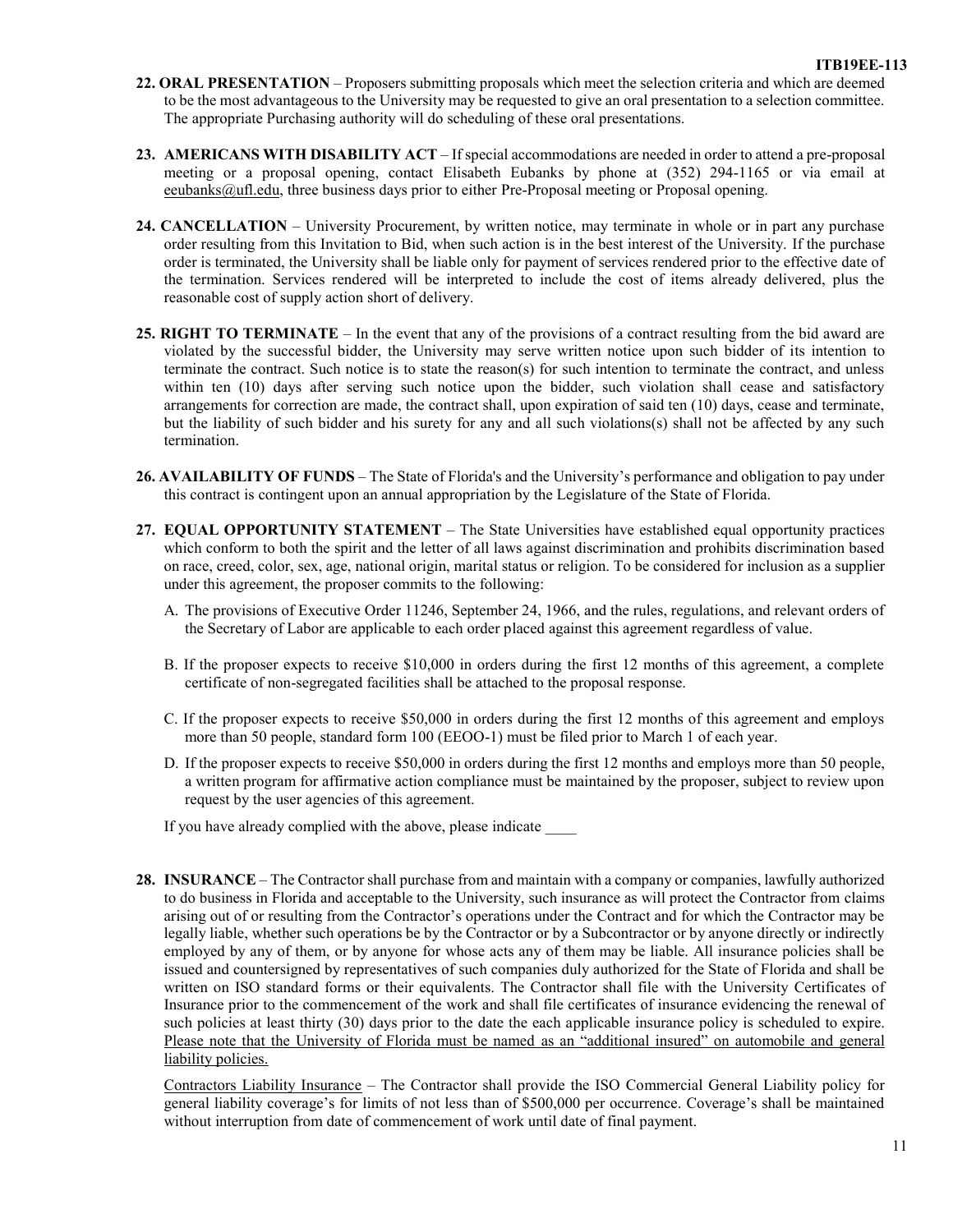Worker's Compensation – The Contractor shall secure and maintain for the life of this Agreement, valid Worker's Compensation Insurance as required by Chapter 440, Florida Statues.

Automobile Liability – The Contractor shall secure and maintain during the life of this Agreement, Automobile Liability insurance on all vehicles against bodily injury and property damage in the amount of at least, \$500,000 per occurrence.

- **29. PROTECTION OF PROPERTY**  The successful bidder shall at all times guard against damage or loss to the property of the University or of other vendors or contractors and shall be held responsible for replacing or repairing any such loss or damage. The University may withhold payment or make such deductions as deemed necessary to insure reimbursement or replacement for loss or damage to property through negligence of the successful bidder or his agents. The contractor shall provide all barricades and take all necessary precautions to protect buildings and personnel.
- **30. OSHA REGULATIONS**  It is the responsibility of the contractor to insure that ALL OSHA regulations applying to this job are adhered to at all times.
- **31. MATERIAL SAFETY DATA SHEET**  In accordance with Chapter 442, Florida Statutes, if this purchase order involves the shipping of any item designated as a toxic substance such shipment must be accompanied by a Material Safety Data Sheet (MSDS). A toxic substance is defined as any chemical substance or mixture in gaseous, liquid or solid state, if such substance appears on the "Florida Substance List" promulgated by the Department of Labor and Employment Security; is manufactured, produced, used, applied or stored in the workplace; and causes a significant risk to safety or health during, or as a proximate result of, any customary or reasonable foreseeable handling or use. The MSDS must be maintained by the user agency and must include the following information:
	- A. The Chemical name and the common name of the toxic substance.
	- B. The hazards or other risks in the use of the toxic substance, including:
		- 1. The potential for fire, explosion, corrosion, and reactivity.
		- 2. The known acute and chronic health effects of risks from exposure, including the medical conditions which are generally recognized as being aggravated by exposure to the toxic substance; and
		- 3. The primary routes of entry and symptoms of overexposure.
	- C. The proper precautions, handling practices, necessary personal protective equipment, and other safety precautions in the use of or exposure to the toxic substances, including appropriate emergency treatment in case of overexposure.
	- D. The emergency procedure for spills, fire, disposal, and first aid.
	- E. A description in lay terms of the known specific potential health risks posed by the toxic substance intended to alert any person reading this information.
	- F. The year and month, if available, that the information was complied and the name, address, and emergency telephone number of the manufacturer responsible for preparing the information.

Any questions regarding this requirement should be directed to: Department of Labor and Employment Security, Bureau of Industrial Safety and Health, Toxic Waste Information Center, 2551 Executive Center Circle West, Tallahassee, Florida 32301-5014, Telephone: 1-800-367-4378.

- **32. YEARLY CONTRACTS** Purpose and Scope: To establish an indefinite quantity, firm fixed price contract to be used as the primary source for the services listed in the bid specifications. Services will be ordered from time to time as may be needed to fill any requirements of the University of Florida. As it is impossible to determine the precise services that may be needed, the contractor is obligated to deliver any of the items or combination of items contracted for in accordance with the General and Special Conditions of this bid.
	- 1. Term of Contract The effective period of contract resulting from this bid will be three (3) years, beginning upon completion of this solicitation process and award of contract, through that date in 2016. The University of Florida shall have the option to renew this bid for two (2) one (1) year renewals upon written notice to and acceptance by the contractor.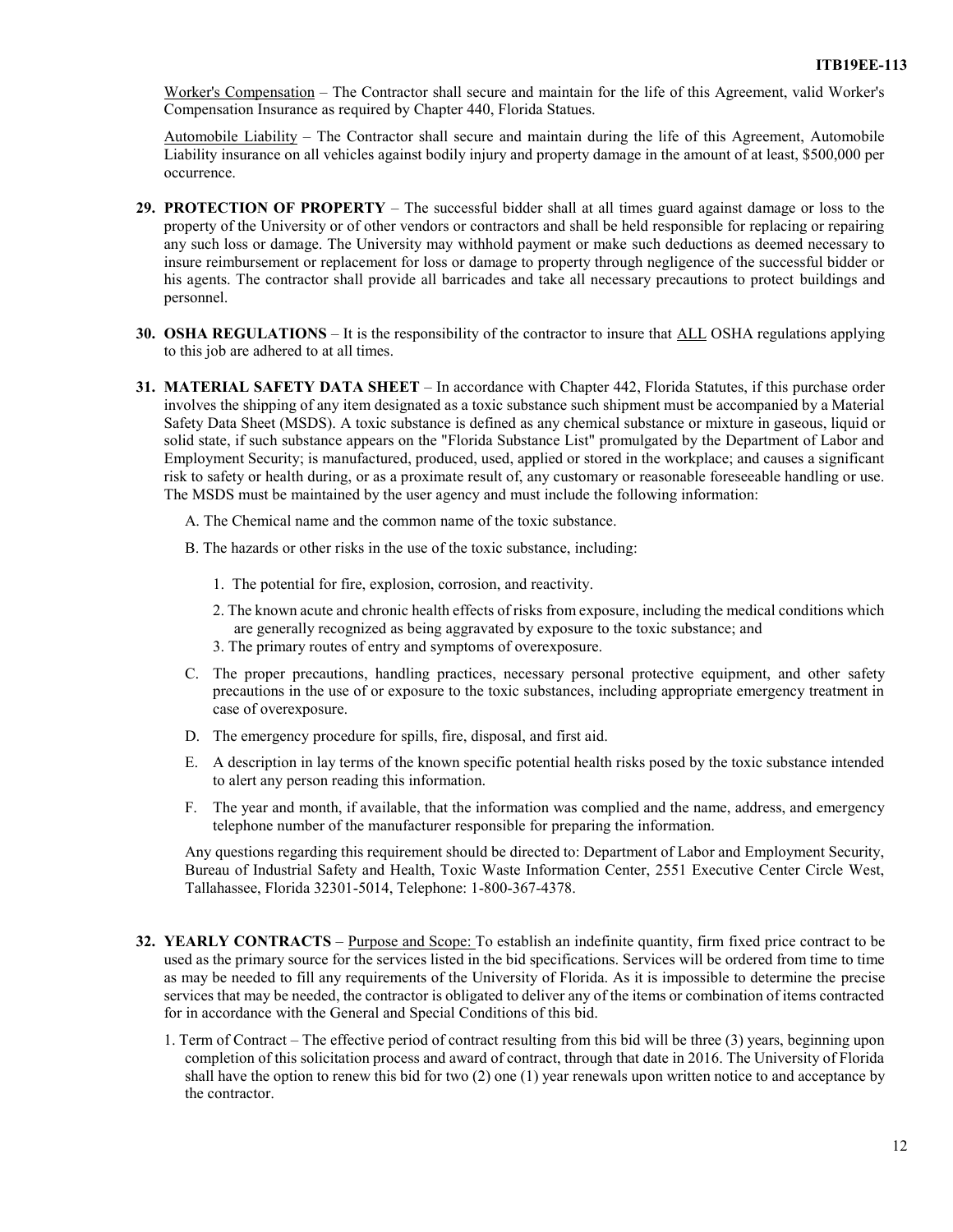#### **ITB19EE-113**

- 2. Service Requirements The contractor shall be able to perform all services which may be requested during the contract term in accordance with the terms and conditions of this bid. In the event the contractor cannot perform any service for any reason, it will be the contractor's responsibility to reimburse the University for services performed by others as an emergency measure, subject to prior approval of University Procurement.
- 3. Placement of Orders The following office may issue purchase orders against any contract resulting from this bid:

University of Florida Procurement Services Elmore Hall Room 102 PO Box 115250 Gainesville FL 32611-5250

- 4. Orders will be placed using one of the following:
	- a. Purchase order for fixed quantities and one delivery.

b. Blanket delivery order purchase order for services covered by the contract which will be ordered on an "as needed" basis. Each order will specify an estimated dollar amount to cover anticipated purchases, which may be increased or decreased by Change Order. Authorization to ship items may be in a verbal or written form.

- 5. Urgent Requirements In the case of a bona fide emergency and the contractor cannot meet the delivery requirement, the University reserves the right to order from any vendor that can meet such delivery requirement. This provision will not be used to circumvent the intent of the contract.
- 6. Please complete the following sections. The information may be considered a factor in the award of this bid.

| Minimum acceptable dollar amount under this agreement \$                                             |  |
|------------------------------------------------------------------------------------------------------|--|
| Toll-free telephone number                                                                           |  |
| Email Address                                                                                        |  |
| Website<br>the control of the control of the control of the control of the control of the control of |  |
| Account Manager                                                                                      |  |
| Name of Manager                                                                                      |  |
| Address                                                                                              |  |
| Telephone Number                                                                                     |  |
| Fax Number                                                                                           |  |
| Email Address                                                                                        |  |
| Janitorial Staff Supervisor                                                                          |  |
| Toll-free telephone number                                                                           |  |

- 7. The successful vendor agrees to furnish quarterly to the University a summary of total services performed under this contract.
- **33. CONTRACTOR SHALL IMPLEMENT**  a drug-free workplace program in accordance with the requirements of Section 440.102, Florida Statutes.
- **34. TOBACCO-FREE CAMPUS POLICY**  Effective July 1st, 2010, the University of Florida campus is tobaccofree. The use of cigarettes or other tobacco products in UF buildings, parking lots, or in vehicles in these areas is prohibited. The successful vendor is expected to respect this smoke free policy and fully comply with it.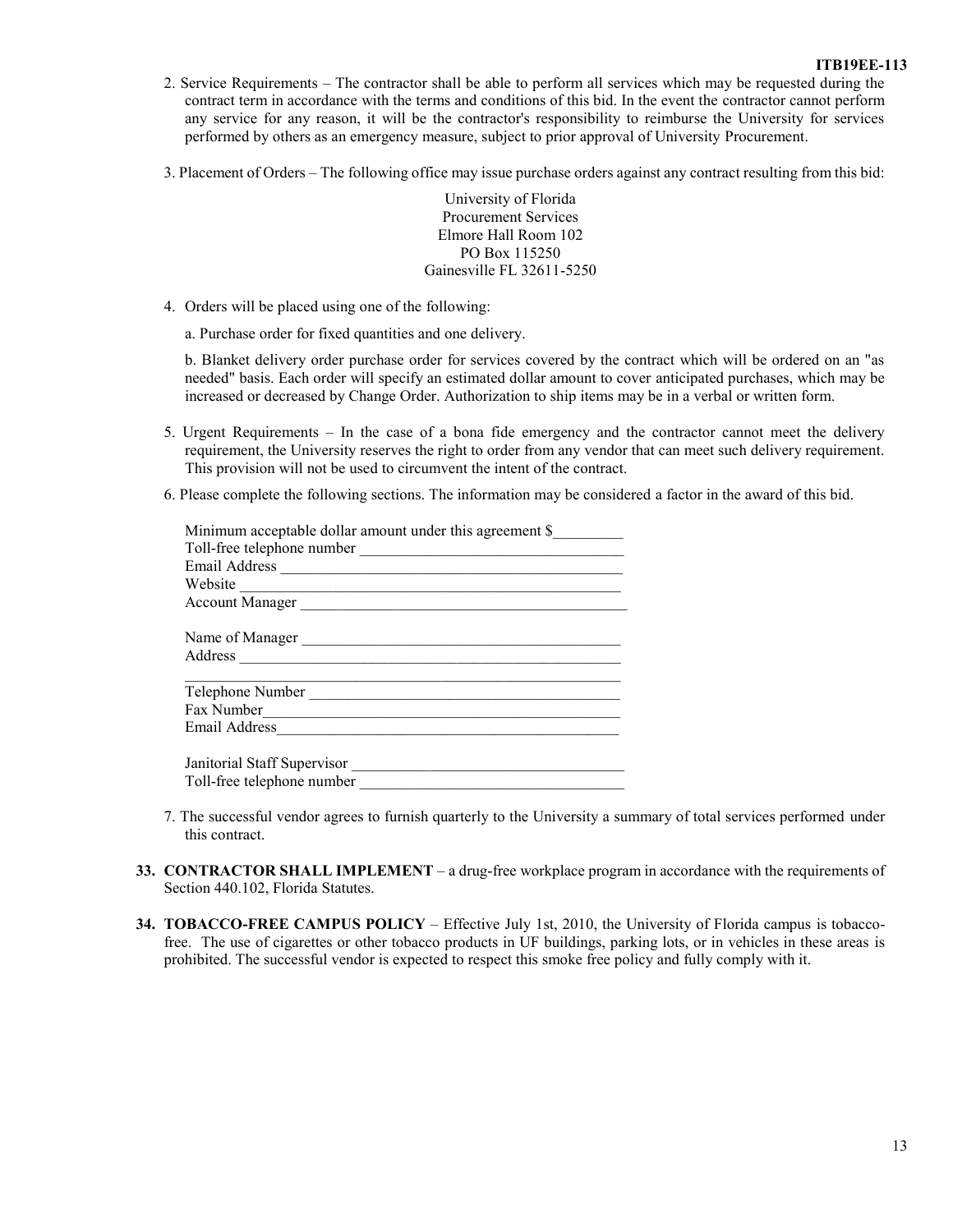**PRICE PAGE**

# **BASE BID**

| Lot1                                                                                                                                                                                                                                                 |                                   |              |                                         |
|------------------------------------------------------------------------------------------------------------------------------------------------------------------------------------------------------------------------------------------------------|-----------------------------------|--------------|-----------------------------------------|
| <b>Indoor Janitorial</b>                                                                                                                                                                                                                             |                                   |              |                                         |
| Total Overall Monthly Contract cost<br>(including all floor burnishing)                                                                                                                                                                              |                                   |              | $\text{N}$ 12 mo. = $\text{N}$ Annually |
| <b>Grout Cleaning</b> (Tile) – Semi-annually                                                                                                                                                                                                         | $x 2 =$                           |              | \$ Annually                             |
| Full Building Floor Cleaning (VCT, Terrazzo) excluding LV 2 and 3 VCT Labs - Annually, billed separately as needed<br>Price per sqft for Terrazzo cleaning $\qquad \qquad \text{S}$ per sq ft x 14,107 sq ft x 1 = $\qquad \qquad \text{S}$ Annually |                                   |              |                                         |
| Price per sqft for VCT cleaning (excluding Labs) $\qquad \qquad$ per sq ft x 7,507 sq ft x 1 = $\qquad \qquad$ Annually                                                                                                                              |                                   |              |                                         |
| Full Building Floor Cleaning (Carpet) - Annually, billed separately as needed<br>Price per sqft for Carpet cleaning                                                                                                                                  |                                   |              | \$ Annually                             |
| Level 3 Lab Floor Cleaning - Annually                                                                                                                                                                                                                |                                   |              |                                         |
|                                                                                                                                                                                                                                                      | $\sqrt{3}$ $x =$                  |              | \$ Annually                             |
| Level 4 Lab Floor Cleaning - Annually                                                                                                                                                                                                                | $\int x \, 1 =$                   |              | $\mathbb{S}$<br>Annually                |
|                                                                                                                                                                                                                                                      |                                   |              |                                         |
| <b>Total Lot 1</b>                                                                                                                                                                                                                                   |                                   |              | $\mathbf S$<br>Annually                 |
| $_{\text{Lot 2}}$                                                                                                                                                                                                                                    |                                   |              |                                         |
| <b>Window Washing for all floors - Annually</b><br>Interior and exterior, including one-story overhang roof cleaning                                                                                                                                 |                                   |              |                                         |
|                                                                                                                                                                                                                                                      | $x 1 =$                           |              | Annually<br>$\mathbb{S}$                |
| <b>Total Lot 2</b>                                                                                                                                                                                                                                   |                                   |              | Annually<br>SS.                         |
| Lot 3 (both Lots $1 \& 2$ )                                                                                                                                                                                                                          |                                   |              |                                         |
| <b>Indoor Janitorial</b>                                                                                                                                                                                                                             |                                   |              |                                         |
| Total Overall Monthly Contract cost<br>(including all floor burnishing)                                                                                                                                                                              | \$                                | $x 12$ mo. = | Annually<br>S                           |
| Grout Cleaning (Tile) - Semi-annually                                                                                                                                                                                                                | \$<br>$\boldsymbol{\mathrm{x}}$ 2 |              | Annually<br>\$                          |
| Full Building Floor Cleaning (VCT, Terrazzo) excluding LV 2 and 3 VCT Labs - Annually, billed separately as needed<br>Price per sqft for Terrazzo cleaning                                                                                           |                                   |              |                                         |
| Price per sqft for VCT cleaning (excluding Labs)                                                                                                                                                                                                     | \$ per sq ft x 7,507 sq ft x 1 =  |              | $\mathbb{S}$<br>Annually                |
| Full Building Floor Cleaning (Carpet) - Annually, billed separately as needed<br>Price per sqft for Carpet cleaning                                                                                                                                  | \$ per sq ft x 26,954 sq ft x 1 = |              | \$ Annually                             |

**Level 3 Lab Floor Cleaning** – Annually

|  | - -<br>- |  |  |
|--|----------|--|--|
|  |          |  |  |

| Level 4 Lab Floor Cleaning - Annually |
|---------------------------------------|
|---------------------------------------|